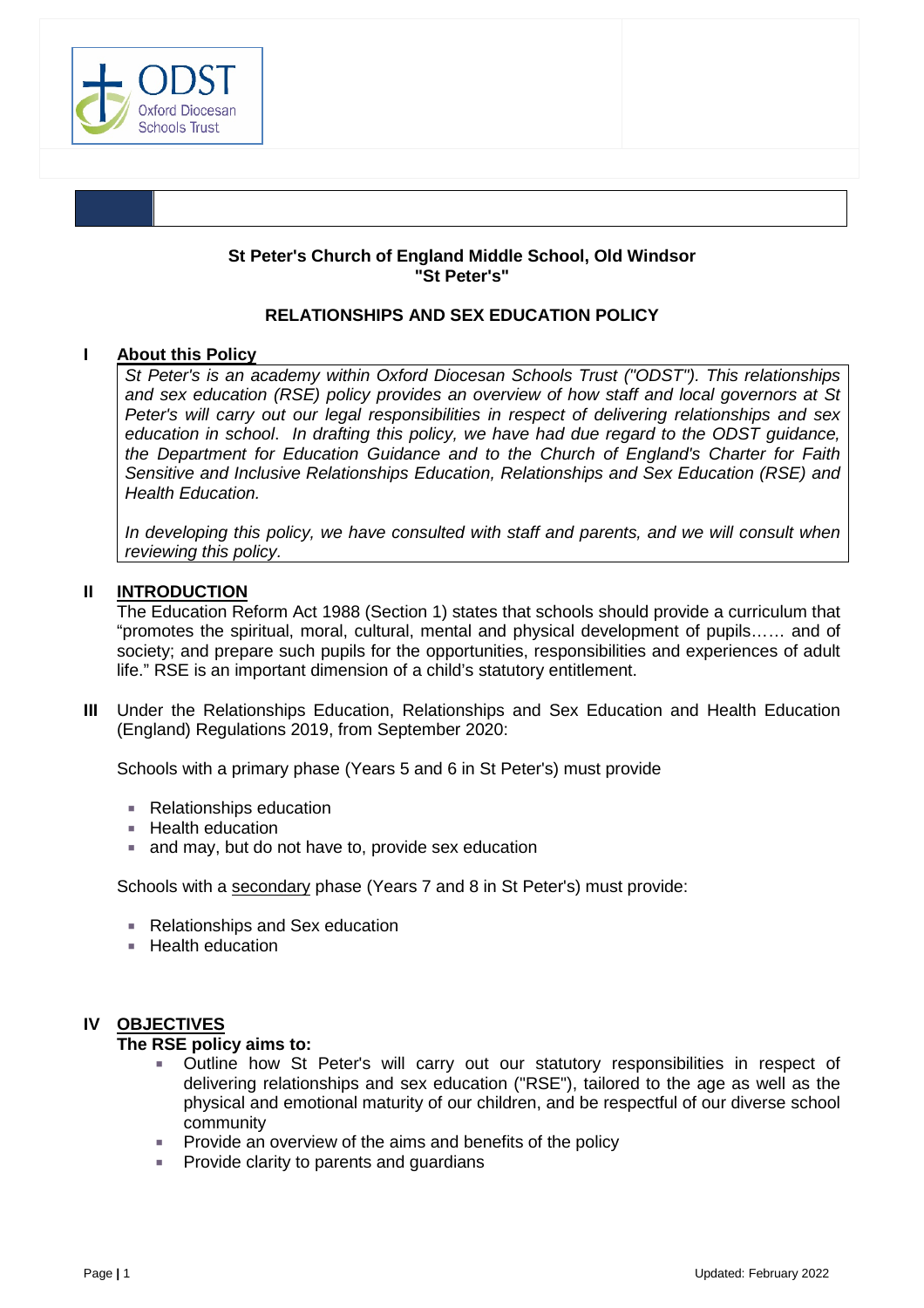# **V This policy applies to**

- 
- Teaching Staff<br>■ Headteacher
- Governing Body<br>■ Teaching Staff<br>■ Headteacher<br>■ Support staff Headteacher
- Support staff
- All School Staff

# **VI RELEVANT LEGISLATION**

- **Education Reform Act 1988**
- **Equality Act 2010**
- Relationships Education, Relationships and Sex Education and Health Education (England) Regulations 2019
- Relationships Health and Sex Education Guidance (DfE 2019)
- Children and Social Work Act 2017
- Section 403 Education Act 1996

### **VII RELATED POLICIES AND DOCUMENTS**

- **Confidentiality Policy**
- Child Protection Policy
- **Staffing Policies including capability and discipline**

### **VIII DATE OF REVIEW**

This Policy was approved by the Local Governing body on [date] and should be reviewed on or before [date].

### **IX MONITORING & EVALUATION**

The Local Governing Body and headteacher will monitor the operation and effectiveness of the school's RSE policy and deal with any queries relating to it.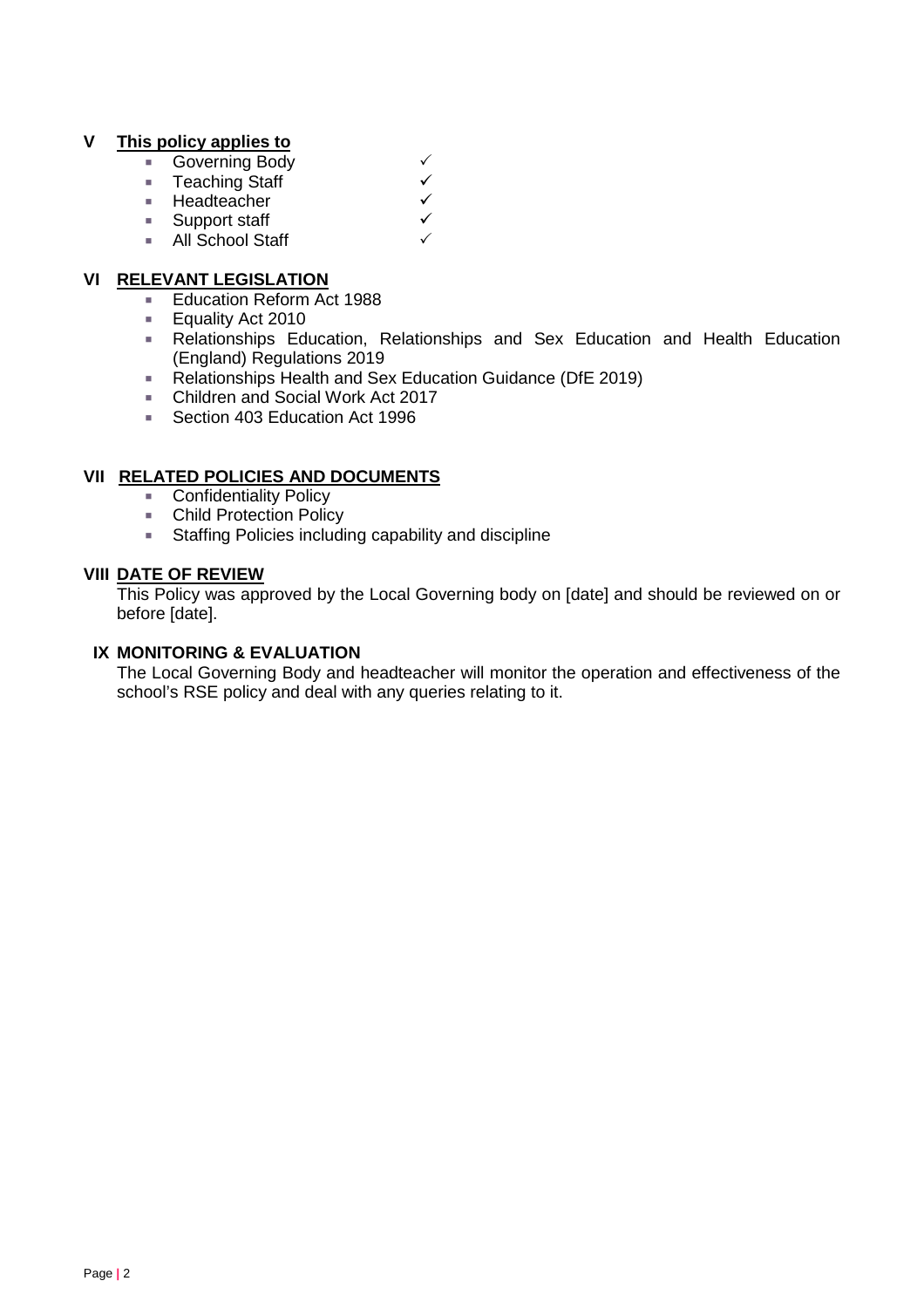

# **ODST Relationships and Sex Education Policy Guidance**

### **Overview**

The Education Reform Act (Section 1) states that schools should provide a curriculum which "promotes the spiritual, moral, cultural, mental and physical development of pupils…and of society; and prepare such pupils for the opportunities, responsibilities and experiences of adult life." Relationship and sex education is an important dimension of this statutory entitlement.

RSE is an umbrella term for all the teaching and learning we offer pupils to understand our own and others' sexuality and to develop skills for relationships and informed decision making.

ODST believes that RSE is the entitlement of each child and is committed to delivering it within the context of a broad and balanced programme of education.

### **Aims**

In ODST we aim through implicit and explicit learning experiences to:<br>Finsure that RSF is fully integrated into the PSHF and

- Ensure that RSE is fully integrated into the PSHE and Science curriculum and not isolated, taken out of context or over-emphasised in any way.
- Foster self-esteem and respect for others as the cornerstone of good health education and of therefore good relationships and sex education.
- Encourage schools to provide an RSE programme tailored to the age, physical and emotional maturity of the children.
- Nurture a partnership between caring adults governors, teachers, other staff and parents – to ensure sensitive support for children and young people as they grow and mature.
- Ensure children have the ability to accept their own and others' sexuality.
- Encourage children to enjoy relationships based upon mutual trust and respect, free from any abuse.
- Enable children to make healthy choices.
- Teach children to keep themselves safe online, and in real life.
- Generate an atmosphere where questions and discussion on sexual matters can take place without embarrassment.
- Avoid sexual stereotyping and sexual discrimination.
- Adopt a whole school approach to RSE.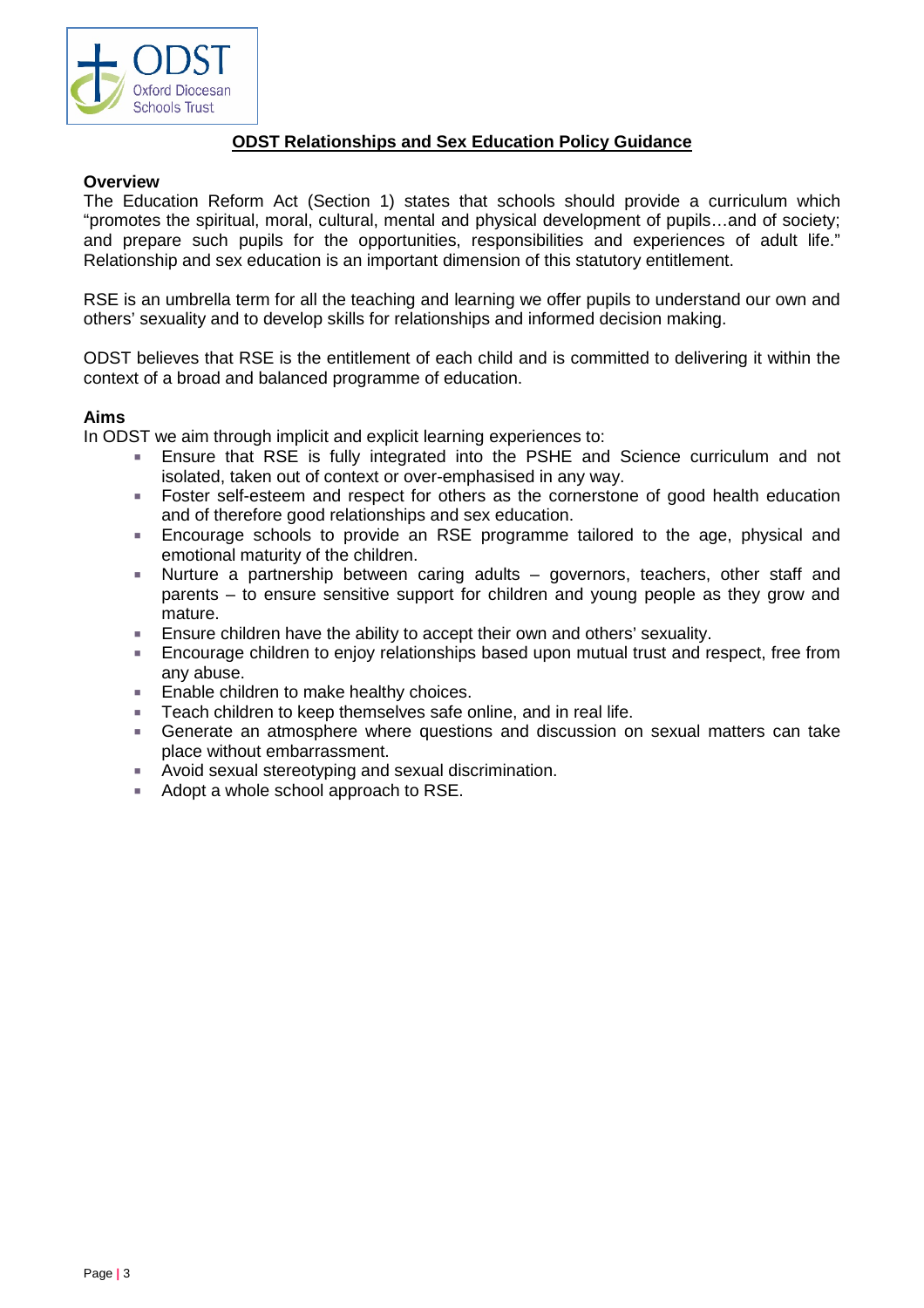# **Context**

ODST recognises that a planned, appropriate and sensitive approach to the provision of sex education is a fundamental entitlement of all our pupils. This policy statement will be continually developed in consultation with parents, pupils and governors, to reflect that the Trust plays a supportive and complementary role to that of parents in preparing pupils to meet the challenges of adult life with maturity.

The aim of the RSE policy is to clarify the provision of RSE to all pupils (including education about growth, puberty, reproduction, sexuality and sexual health) in line with the Trust's underpinning Christian values and as set out in the guidance published by the Department for Education in 2019. Relationship and Sex education is delivered through the PSHE and other appropriate elements of the curriculum.

This policy statement is designed to be complementary to, and supportive of, the role of parents in educating their children about sexuality and relationships. It recognises that the prime responsibility for bringing up children rests with parents/carers.

We aim to teach RSE in the context of the Trust's aims and values framework and in the belief that:

- It is an integral part of the learning process, beginning in childhood and continuing into adult life
- It should be provided for all children and young people including those with physical, learning or emotional difficulties.
- It should encourage consideration of values, moral issues, sexuality, personal relationships and the development of communication and decision-making skills.
- It should foster self-esteem, self-awareness, the skills to avoid and resist unwanted sexual experiences and a sense of moral responsibility.
- RSE is part of a wider social, personal, spiritual and moral education process.
- Children should be taught to have respect for their own bodies and learn about their responsibilities to others.
- It is important to build positive relationships with others, involving trust and respect and taught in the context of marriage and family life.

# **Relationships education expectations**

# **A: PRIMARY.**

By the end of year 6, pupils will need to know:

Families and people who care for the pupil

- that families and caring relationships are important for children growing up because they can give love, security and stability
- the characteristics of healthy family life and relationships: commitment to each other, including in times of difficulty; protection and care for children and other members; the important of spending time together and sharing each other's lives
- that others' families, either in school or in the wider world, sometimes look different from their family, but that they should respect those differences and know that other children's families are also characterized by love and care
- that stable, caring relationships, which may be different types, are at the heart of happy families, and are important for children's security as they grow up
- that marriage (available to both opposite and same sex couples) and civil partnerships represent a formal and legally recognized commitment of two people to each other which is intended to be lifelong
- how to recognize if family relationships are making them feel unhappy or unsafe, and how to seek help or advice from others if needed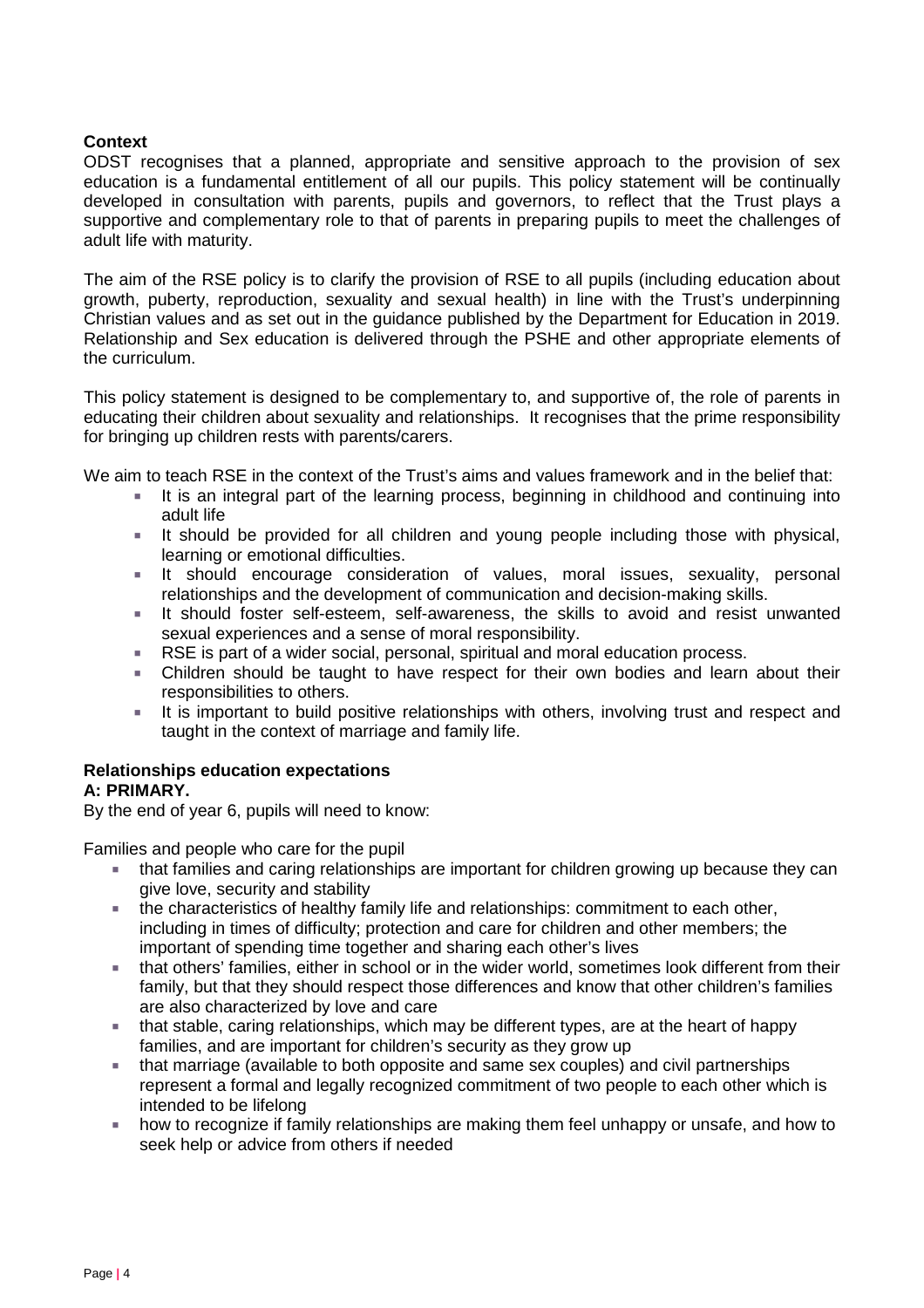Caring friendships

- how important friendships are in making us feel happy and secure, and how people choose and make friends
- the characteristics of friendships, including mutual respect, truthfulness, trustworthiness, loyalty, kindness, generosity, trust, sharing interests and experiences, and support with problems and difficulties
- **that healthy friendships are positive and welcoming towards others, and do not make others** feel lonely or excluded
- that most friendships have ups and downs, and that these can often be worked through so that the friendship is repaired or even strengthened, and that resorting to violence is never right
- how to recognise who to trust and who not to trust, how to judge when a friendship is making them feel unhappy or uncomfortable, managing conflict, how to manage these situations and how to seek help or advice from others, if needed

Respectful relationships

- the important of respecting others, even when they're very different (for example, physically, in character, personality or backgrounds), or make different choices or have different preferences or beliefs
- practical steps they can take in a range of different contexts to improve or support respectful relationships
- the conventions of courtesy and manners
- the important of self-respect and how this links to their own happiness
- that in school and in wider society they can expect to be treated with respect by others, and that in turn they show due respect to others, including those in positions of authority
- about different types of bullying (including cyberbullying), the impact of bullying, responsibilities of bystanders (primary reporting bullying to an adult) and how to get help
- what a stereotype is, and how stereotypes can be unfair, negative or destructive
- the importance of permission-seeking and giving in relationships with friends, peers and adults

Online relationships

- that people sometimes behave differently online, including by pretending to be someone they're not
- that the same principles apply to online relationships as to face-to-face relationships, including the important of respect for others online including when we are anonymous
- the rules and principles for keeping safe online, how to recognise risks, harmful content and contact, and how to report them
- how to critically consider their online friendships and sources of information including awareness of the risks associated with people they have never met
- how information and date is shared and used online

### Being safe

- what sort of boundaries are appropriate in friendships with peers and others (including in a digital context)
- about the concept of privacy and the implications of it for both children and adults, including that it's not always right to keep secretes if they relate to being safe
- that each person's body belongs to them, and the differences between appropriate and inappropriate or unsafe physical, and other, contact
- how to respond safely and appropriately to adults they may encounter (in all contexts, including online) who they do not know
- how to recognise and report feelings of being unsafe or feeling bad about any adult
- how to ask for advice or help for themselves or others, and to keep trying until they're head
- how to report concerns or abuse, and the vocabulary and confidence needed to do so
- where to get advice (e.g. family, school and/or other sources)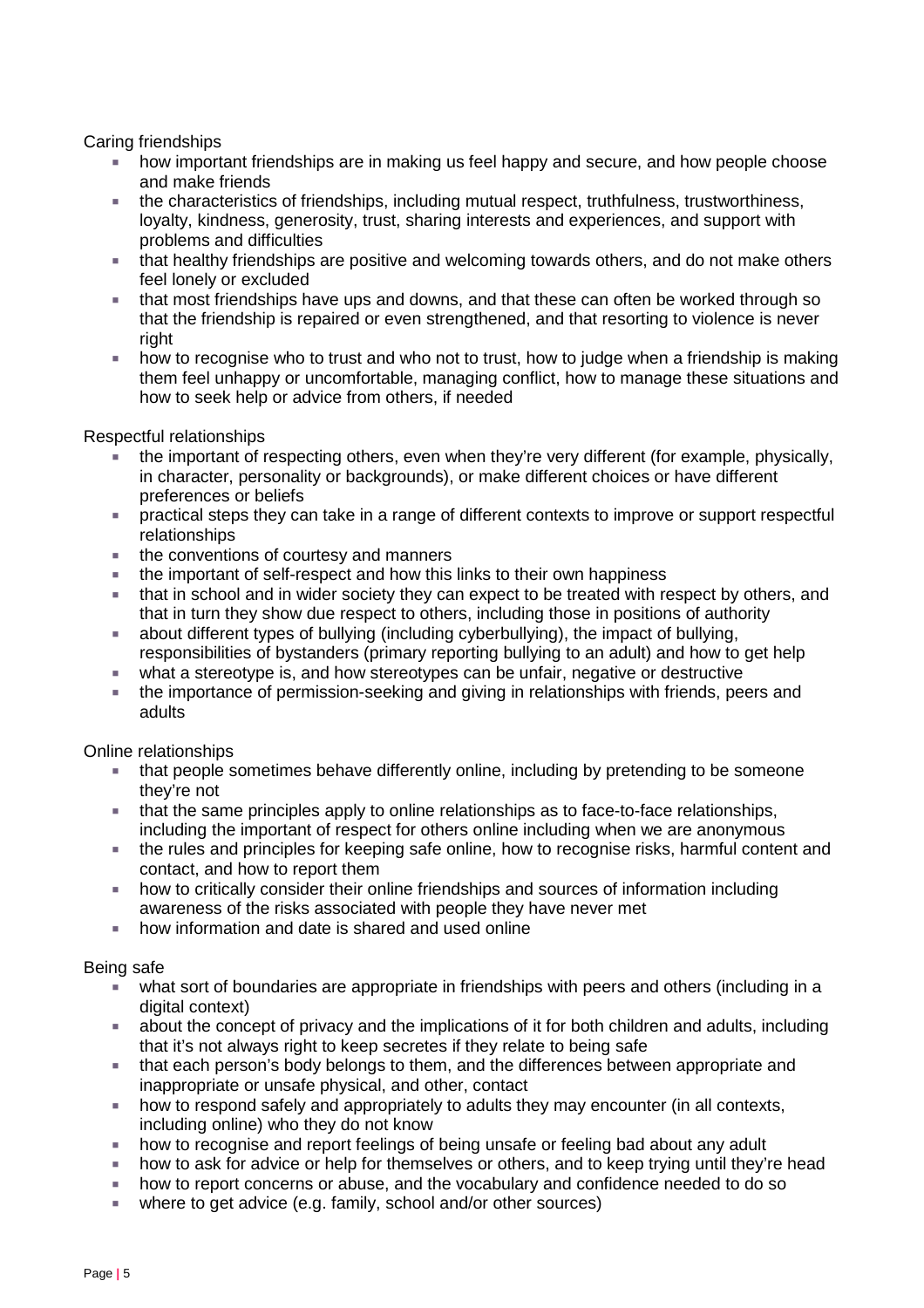# **Health education expectations**

By the end of year 6, pupils will need to know: Mental wellbeing

- that mental wellbeing is a normal part of daily life, in the same way as physical health
- that there is a normal range of emotions (e.g. happiness, sadness, anger, fear, surprise, nervousness) and scale of emotions that all humans experience in relation to different experiences and situations
- how to recognize and talk about their emotions, including having a varied vocabulary of words to use when talking about their own and others' feelings
- how to judge whether what they're feeling and how they're behaving is appropriate and proportionate
- the benefits of physical exercise, time outdoors, community participation, voluntary and service-based activity on mental wellbeing and happiness
- simple self-care techniques, including the importance of rest, time spent with friends and family, and the benefits of hobbies and interests
- isolation and loneliness can affect children and that it's very important for children to discuss their feelings with an adult and seek support
- that bullying (including cyberbullying) has a negative and often lasting impact on mental wellbeing
- where and how to seek support (including recognising the triggers for seeking support), including whom in school they should speak to if they're worried about their own or someone else's mental wellbeing or ability to control their emotions (including issues arising online)
- **it's common for people to experience mental ill health. For many people who do, the** problems can be resolved if the right support is made available, especially if accessed early enough

Internal safety and harms

- that for most people the internet is an integral part of life and has many benefits
- about the benefits of rationing time spent online, the risks of excessive time spent on electronic devices and the impact of positive and negative content online on their own and others' mental and physical wellbeing
- **how to consider the effect of their online actions on others and know how to recognise and** display respectful behavior online and the importance of keeping personal information private
- why social media, some computer games and online gaming, for example, are age restricted
- that the internet can also be a negative place where online abuse, trolling, bullying and harassment can take place, which can have a negative impact on mental health
- **how to be a discerning consumer of information online including understanding that** information, including that from search engines, is ranked, selected and targeted
- where and how to report concerns and get support with issues online

Physical health and fitness

- the characteristics and mental and physical benefits of an active lifestyle
- the importance of building regular exercise into daily and weekly routines and how to achieve this; for example, walking or cycling to school, a daily active mile or other forms of regular, vigorous exercise
- $\blacksquare$  the risks associated with an inactive lifestyle (including obesity)
- how and when to seek support including which adults to speak to in school if they're worried about their health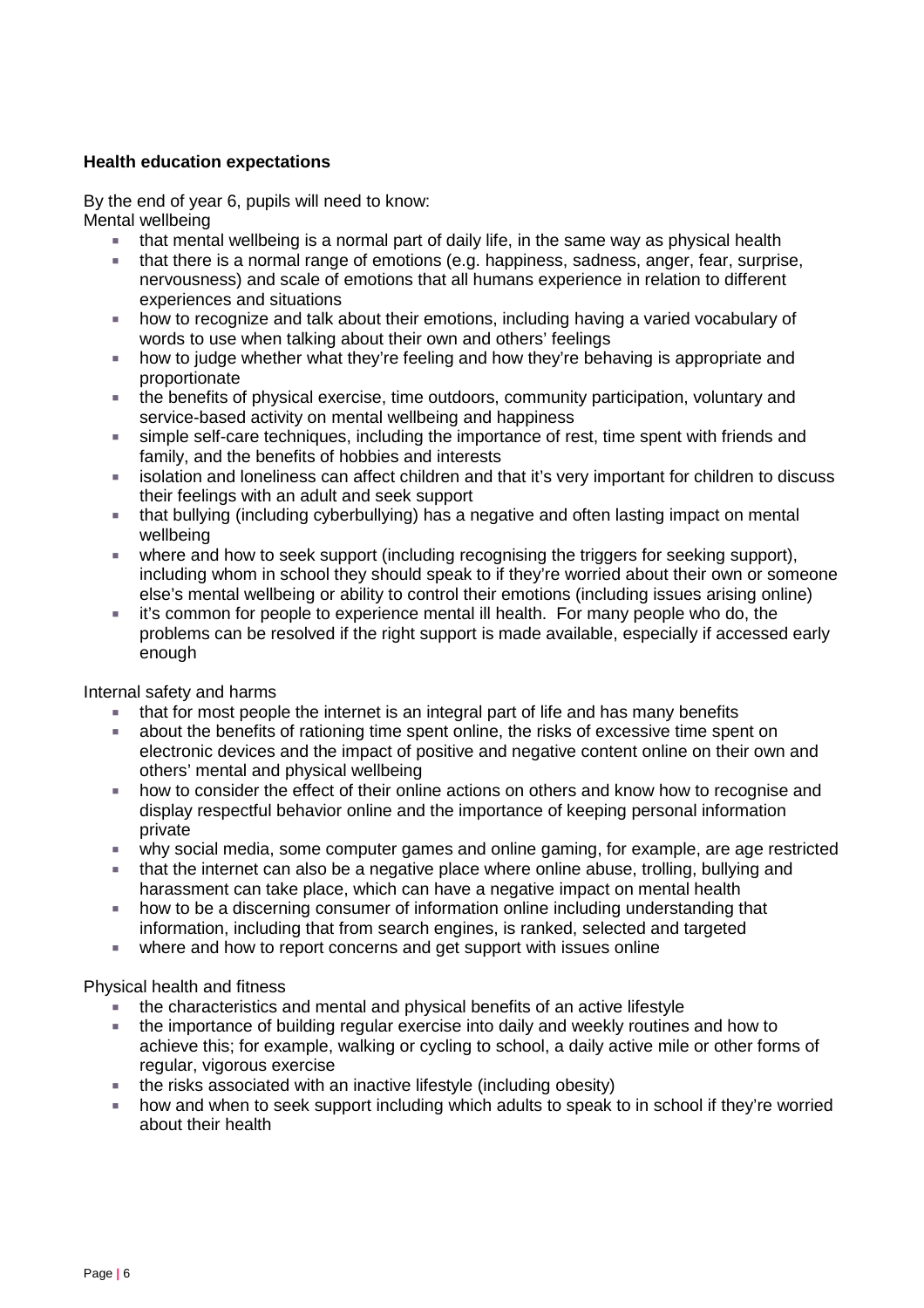Healthy eating

- what constitutes a healthy diet (including understanding calories and other nutritional content)
- the principles of planning and preparing a range of healthy meals
- the characteristics of a poor diet and risks associated with unhealthy eating (including, for example, obesity and tooth decay) and other behaviours (e.g. the impact of alcohol on diet or health)

Drugs, alcohol and tobacco

 the facts about legal and illegal harmful substances and associated risks, including smoking, alcohol use and drug-taking

Health and prevention

- **how to recognise early signs of physical illness, such as weight loss or unexplained changes** to the body
- about safe and unsafe exposure to the sun, and how to reduce the risk of sun damage, including skin cancer
- the importance of sufficient good quality sleep for good health and that a lack of sleep can affect weight, mood and ability to learn
- about dental health and the benefits of good oral hygiene and dental flossing, including regular checks up at the dentist
- about personal hygiene and germs including bacteria, viruses, how they're spread and treated, and the importance of handwashing
- the facts and science relating to immunisation and vaccination

Basic first aid

- **how to make a clear and efficient call to emergency services if necessary**
- concepts of basic first aid, for example dealing with common injuries, including head injuries

Changing adolescent bodies

- key facts about puberty and the changing adolescent body, particularly from age 9 through to age 11, including physical and emotional changes
- about menstrual wellbeing including the key facts about the menstrual cycle

### **Sex Education Expectations**

There's no list of expectations for sex education at the primary level, as it isn't compulsory, but the DfF recommends that it should:

- **nake sure boys and girls are prepared for the changes that adolescence brings**
- draw on knowledge of the human life cycle set out in the Science Curriculum to explain how a baby is conceived and born

### **B: SECONDARY**.

By the end of Year 8 children will need to know:

Families:

- that there are different types of committed, stable relationships.
- how these relationships might contribute to human happiness and their importance for bringing up children.
- what marriage is, including their legal status e.g. that marriage carries legal rights and protections not available to couples who are cohabiting or who have married, for example, in an unregistered religious ceremony.
- why marriage is an important relationship choice for many couples and why it must be freely entered into.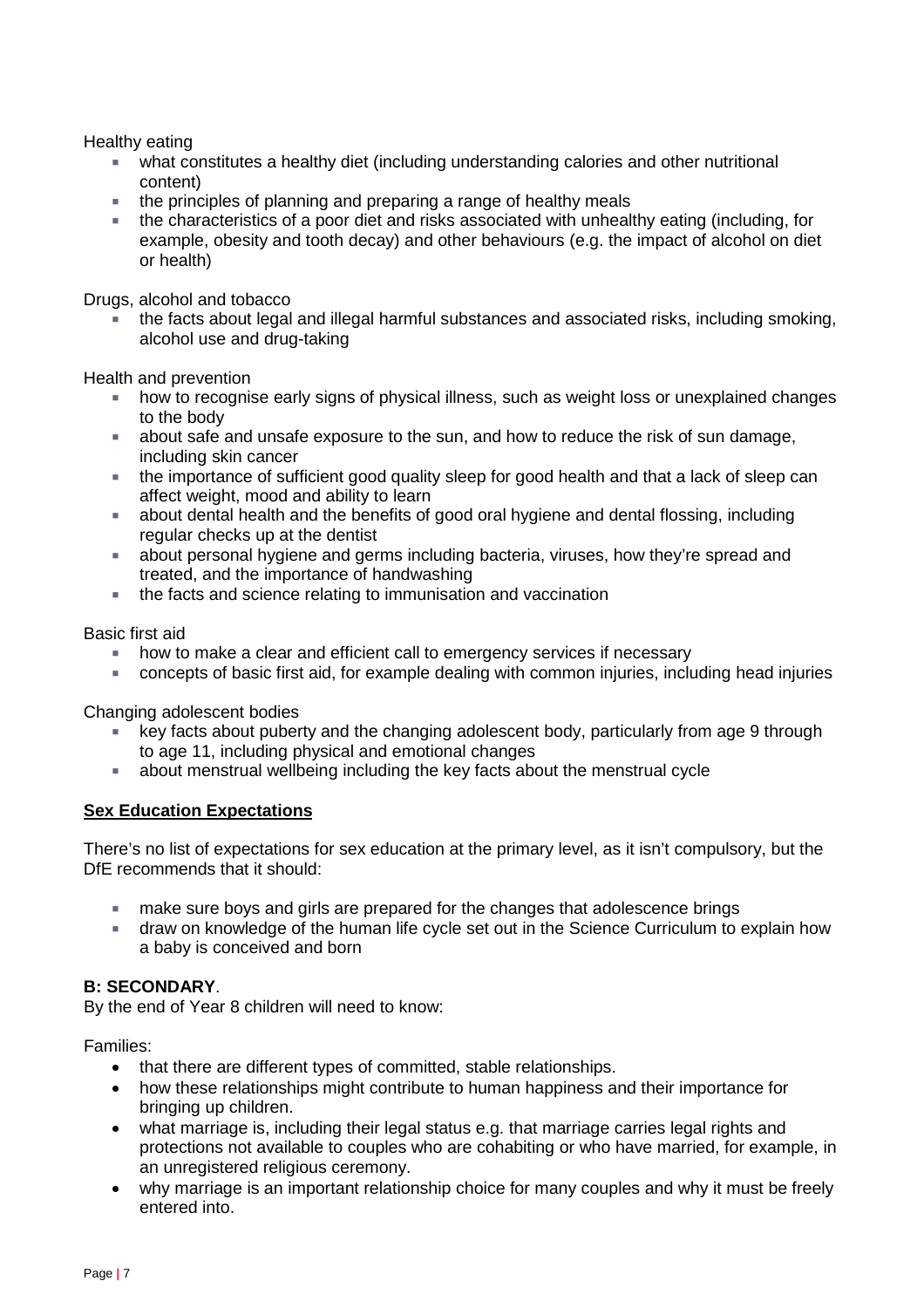- the characteristics and legal status of other types of long-term relationships.
- the roles and responsibilities of parents with respect to raising of children, including the characteristics of successful parenting.
- how to: determine whether other children, adults or sources of information are trustworthy: judge when a family, friend, intimate or other relationship is unsafe (and to recognise this in others' relationships); and, how to seek help or advice, including reporting concerns about others, if needed.

Respectful relationships, including friendships:

- the characteristics of positive and healthy friendships (in all contexts, including online) including: trust, respect, honesty, kindness, generosity, boundaries, privacy, consent and the management of conflict, reconciliation and ending relationships. This includes different (nonsexual) types of relationship.
- practical steps they can take in a range of different contexts to improve or support respectful relationships.
- how stereotypes, in particular stereotypes based on sex, gender, race, religion, sexual orientation or disability, can cause damage (e.g. how they might normalise non-consensual behaviour or encourage prejudice).
- that in school and in wider society they can expect to be treated with respect by others, and that in turn they should show due respect to others, including people in positions of authority and due tolerance of other people's beliefs.
- about different types of bullying (including cyberbullying), the impact of bullying, responsibilities of bystanders to report bullying and how and where to get help.
- that some types of behaviour within relationships are criminal, including violent behaviour and coercive control.
- what constitutes sexual harassment and sexual violence and why these are always unacceptable. • the legal rights and responsibilities regarding equality (particularly with reference to the protected characteristics as defined in the Equality Act 2010) and that everyone is unique and equal.

Online and media:

- their rights, responsibilities and opportunities online, including that the same expectations of behaviour apply in all contexts, including online.
- about online risks, including that any material someone provides to another has the potential to be shared online and the difficulty of removing potentially compromising material placed online.
- not to provide material to others that they would not want shared further and not to share personal material which is sent to them.
- what to do and where to get support to report material or manage issues online.
- the impact of viewing harmful content.
- that specifically sexually explicit material e.g. pornography presents a distorted picture of sexual behaviours, can damage the way people see themselves in relation to others and negatively affect how they behave towards sexual partners.
- that sharing and viewing indecent images of children (including those created by children) is a criminal offence which carries severe penalties including jail.
- how information and data is generated, collected, shared and used online.

Being safe:

- the concepts of, and laws relating to, sexual consent, sexual exploitation, abuse, grooming, coercion, harassment, rape, domestic abuse, forced marriage, honour-based violence and FGM, and how these can affect current and future relationships.
- how people can actively communicate and recognise consent from others, including sexual consent, and how and when consent can be withdrawn (in all contexts, including online).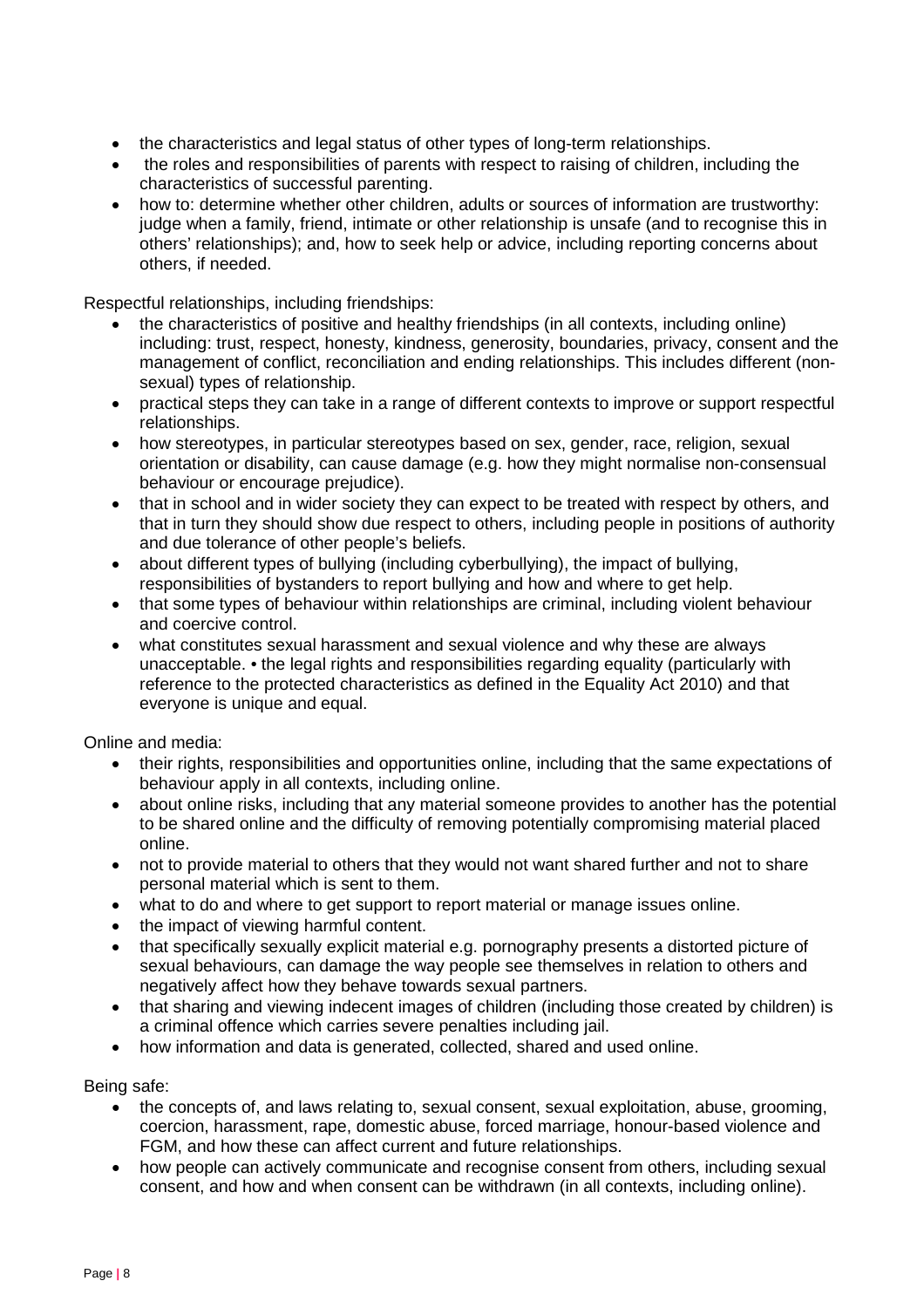Intimate and sexual relationships, including sexual health:

- how to recognise the characteristics and positive aspects of healthy one-to-one intimate relationships, which include mutual respect, consent, loyalty, trust, shared interests and outlook, sex and friendship
- that all aspects of health can be affected by choices they make in sex and relationships, positively or negatively, e.g. physical, emotional, mental, sexual and reproductive health and wellbeing.
- the facts about reproductive health, including fertility, and the potential impact of lifestyle on fertility for men and women and menopause.
- that there are a range of strategies for identifying and managing sexual pressure, including understanding peer pressure, resisting pressure and not pressurising others.
- that they have a choice to delay sex or to enjoy intimacy without sex.
- the facts about the full range of contraceptive choices, efficacy and options available.
- the facts around pregnancy including miscarriage.
- that there are choices in relation to pregnancy (with medically and legally accurate, impartial information on all options, including keeping the baby, adoption, abortion and where to get further help).
- how the different sexually transmitted infections (STIs), including HIV/AIDs, are transmitted, how risk can be reduced through safer sex (including through condom use) and the importance of and facts about testing.
- about the prevalence of some STIs, the impact they can have on those who contract them and key facts about treatment.
- how the use of alcohol and drugs can lead to risky sexual behaviour.
- how to get further advice, including how and where to access confidential sexual and reproductive health advice and treatment.

### **The role of parents**

ODST and St Peter's are well aware that the primary role in children's RSE lies with parents and carers. We wish to build a positive and supporting relationship with the parents of children at our school through mutual understanding, trust and co-operation. In promoting this objective, we:

- Inform parents about the school's sex education policy and practice.
- Answer any questions that parents may have about the sex education programme for their child.
- Take seriously any issue that parents raise with teachers or governors about this policy or the arrangements for RSE in the school.

Parents have the right to withdraw their children from the sex education part of any RSE taught in St Peter's.

If a pupil is withdrawn, it is the school's responsibility to ensure they receive appropriate, purposeful education during the withdrawal period.

Parents cannot withdraw their child from the Relationships education in RSE or health education or from the teaching of the biological aspects of human growth and reproduction necessary under the Science National Curriculum. The Trust fully recognises that the views of parents need to be borne in mind when developing an RSE policy, and parents are welcome to comment on the extent to which this policy reflects their wishes and the culture of the community served by an ODST school.

If a parent wishes their child to be withdrawn from the sex education part of RSE lessons, they should discuss this with the headteacher, and make it clear which aspects of this part of the programme they do not wish their child to participate in.

### **The role of the headteacher**

It is the responsibility of the headteacher to ensure that both staff and parents are informed about our RSE policy, and that the policy is implemented effectively. It is also the headteacher's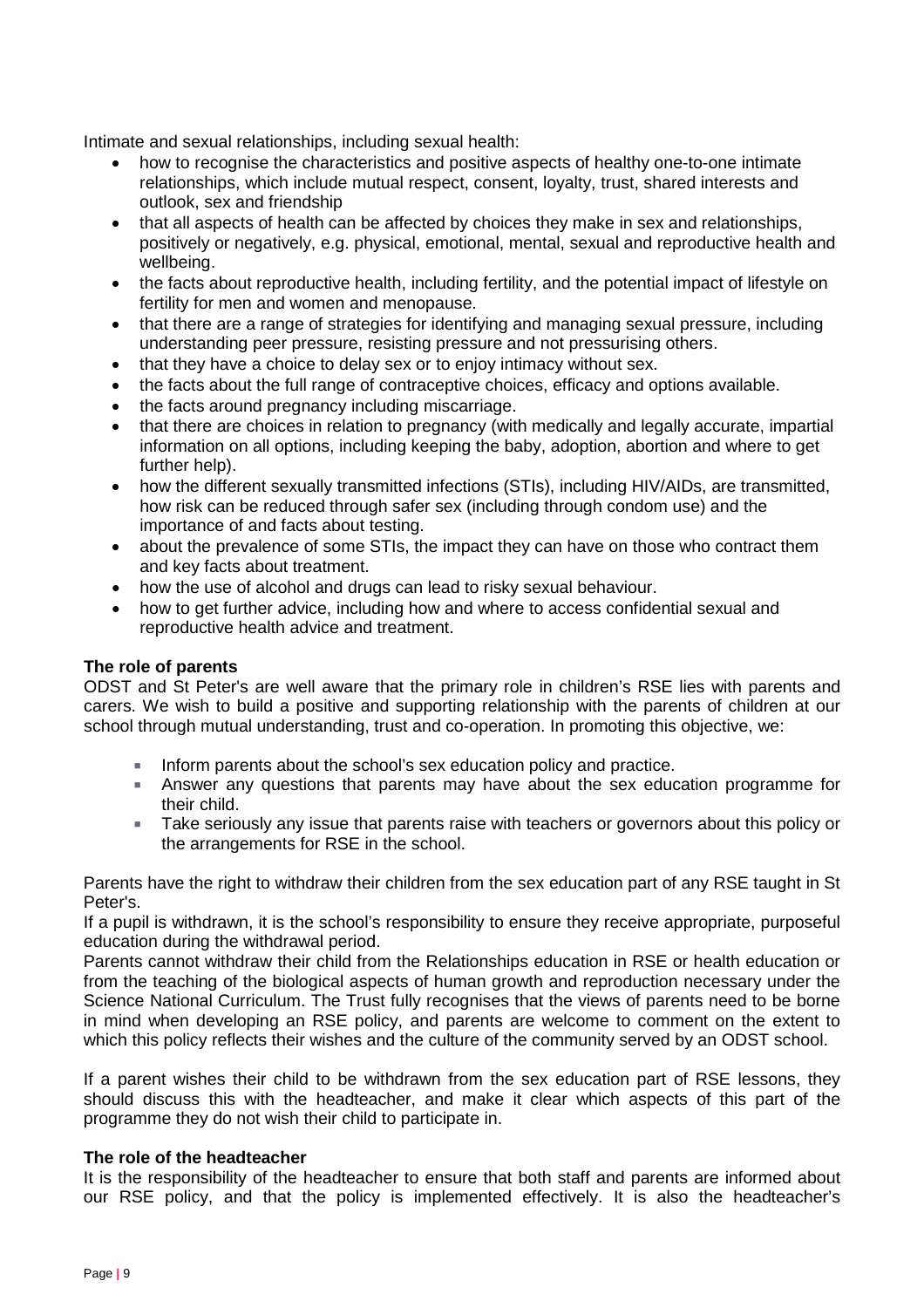responsibility to ensure that members of staff are given sufficient training, so that they can teach effectively and handle any difficult issues with sensitivity.

Along with the governing body the headteacher will support the design of a programme of study which ensures that the central aims of this RSE policy are covered and which meet the needs of pupils in their individual school. In doing this the governing body and headteacher will have regard to guidance on teaching styles, appropriate curriculum content and the age and maturity of the pupils.

The headteacher may liaise with external agencies regarding the school RSE programme, and ensure that all adults who work with children on these issues are aware of the school policy, and that they work within this framework and that of the school safeguarding policies.

### **Confidentiality**

Teachers conduct RSE lessons in a sensitive manner and in confidence. We make use of "question boxes" so that a child can ask a question anonymously. However, if a child makes a reference to being involved, or likely to be involved in sexual activity, then the teacher will take the matter seriously and deal with it under our safeguarding policy. Teachers will respond in a similar way if a child indicates that they may have been a victim of abuse. In these circumstances the teacher or safeguarding lead will talk to the child as a matter of urgency. If the teacher has concerns, they will draw their concerns to the attention of the designated safeguarding lead (DSL). The DSL will then deal with the matter in consultation with health care professionals. (See also The Safeguarding Policy.)

### **Implementation**

The programme will teach about friendships, relationships, love and care and the responsibilities of parenthood as well as reproduction, sexuality and sexual health. Young people need a clear understanding of the arguments for delaying sexual activity and resisting pressure, including the various moral and practical issues which need to be considered. It may be necessary to link RSE with issues of peer pressure and other risk-taking behaviour, such as drugs, smoking and alcohol, and ensure that young people understand how the law applies to sexual relationships.

Teachers have a responsibility to ensure the safety and welfare of pupils. RSE will be undertaken within the broad framework of the Trust's core underpinning Christian values listed above. The personal beliefs and attitudes of teachers will not influence the teaching of RSE within the PSHE framework.

Pupils need to be taught to behave responsibly towards reproduction, sexuality and sexual health issues and be able to make informed decisions about relationships and their behaviour.

### **Organisation**

In order to help students, make informed choices, establish a healthy lifestyle and build up a carefully considered system of values, the teaching methods used are as important as the content of the lesson. The participation of pupils in lessons is essential in order to encourage them to learn from others and to help them to use appropriate language in ways which are understood by others. This requires the use of a balanced range of teaching methods.

### **Delivery of sex education**

RSE may be carried out in a variety of different ways and by different specialists as well as teachers including:

- Trained staff within the PSHE programme
- School Nurse Team
- **Police Schools Liaison Officer**
- By reference to sexuality in curriculum areas other than PSHE.
- **EXECUTE:** Youth and Community workers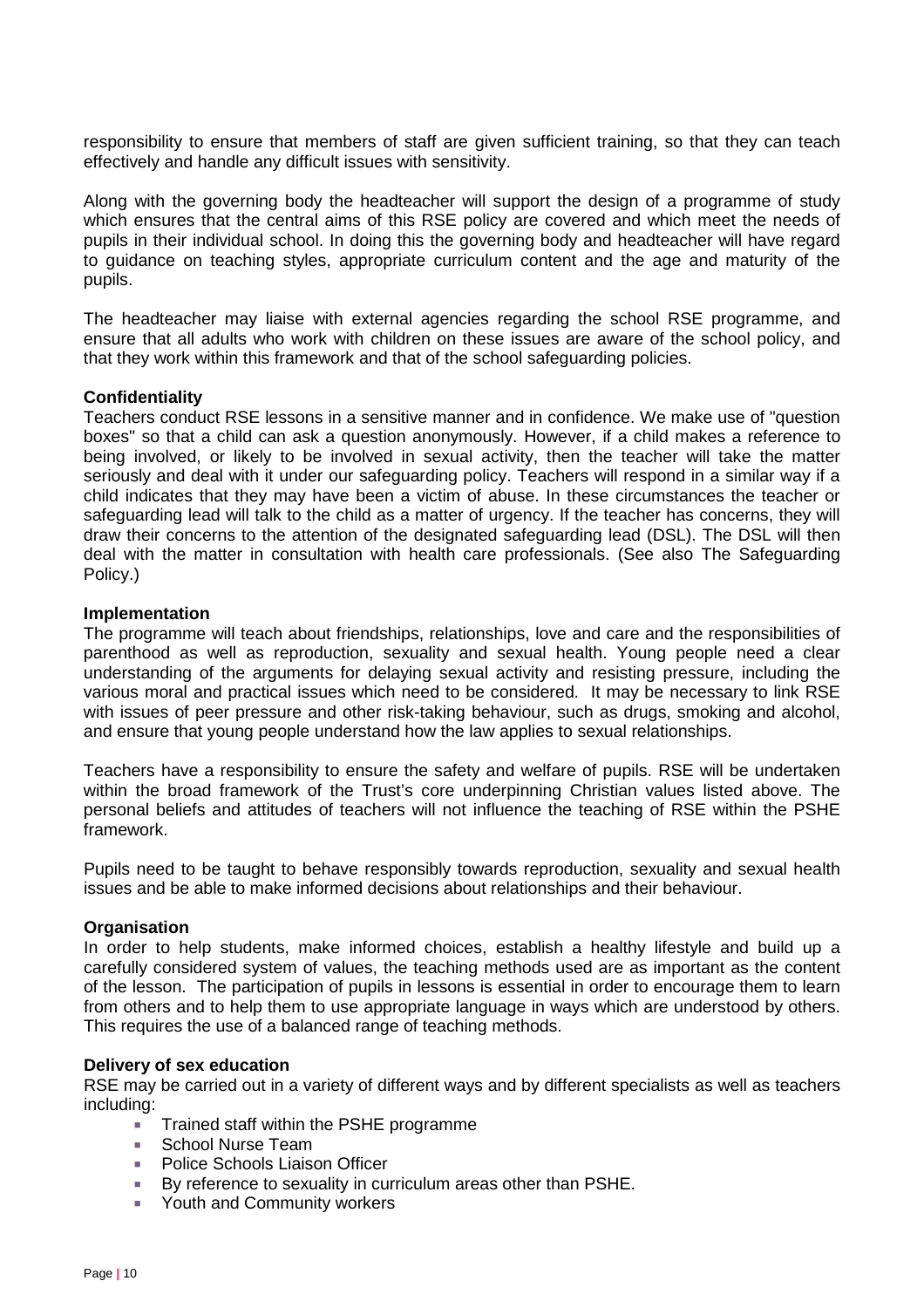■ Clergy or faith leaders

Certain lessons are compulsory under the National Curriculum in Science and are excluded from the right of parents to withdraw their children. Such lessons will not include material on AIDS, HIV, and other sexually transmitted diseases, or any aspect, other than biological aspects, of human sexual behaviour.

RSE will not be isolated, taken out of context or over-emphasised in any way.

### **Morals and Morality**

Morals and morality are essential dimensions of sexuality and relationships. The programme will respect individual differences - inspired by cultural, religious, ethnic and family backgrounds - and it will endeavour to promote those values of respect and dignity for human life which are common to all faiths and societies.

Other values drawn from the Academy's core beliefs include promoting respect for each individual, positive self-esteem, self-respect and care for others. Pupils will be encouraged to consider the implications of these core values within the context of their relationships and sexuality.

### **Relationships**

Relationships have an important part to play in sex education. Friendship, making relationships, valuing friendship, will be topics in the early part of the programme. Choosing a partner, assessing personal qualities, considerations before marriage, together with relationships within the family, will be considered; together with roles, avoidance of stereotyping and acknowledging different attitudes and influences.

#### **Sensitive issues**

Avoiding sensitive or controversial issues does not make them go away and leaves children and young people confused and at risk. This policy sets out how topics such as contraception, abortion, homosexuality, HIV/AIDS and other sexually transmitted diseases are to be included in the school's support and guidance for young people and staff.

### **Menstruation**

The onset of menstruation can be alarming for girls if they are not prepared. Research shows that about a third of girls are not told about periods by their parents and 10% receive no preparation at all before their first period. As with education about puberty, our schools' programmes will include preparation for menstruation making adequate and sensitive arrangements to help girls cope with menstruation and with requests for sanitary protection.

### **Contraception**

Teachers may not give personal, individual advice on contraception to those under 16 years for whom sexual intercourse is unlawful. Teachers must advise pupils to seek advice from parents. their general practitioner or the School Nurse Team.

Different types of contraceptive methods will be dealt with together with information about agencies offering help and advice.

### **Abortion**

It is accepted that abortion is an emotive issue and accordingly any teaching must present a carefully balanced view which respects a range of religious beliefs and which takes into account the law relating to abortion.

**Aspects of sexual behaviour raised outside the sex education programme** The teaching of apparently unrelated topics may occasionally lead to a discussion of aspects of sexual behaviour.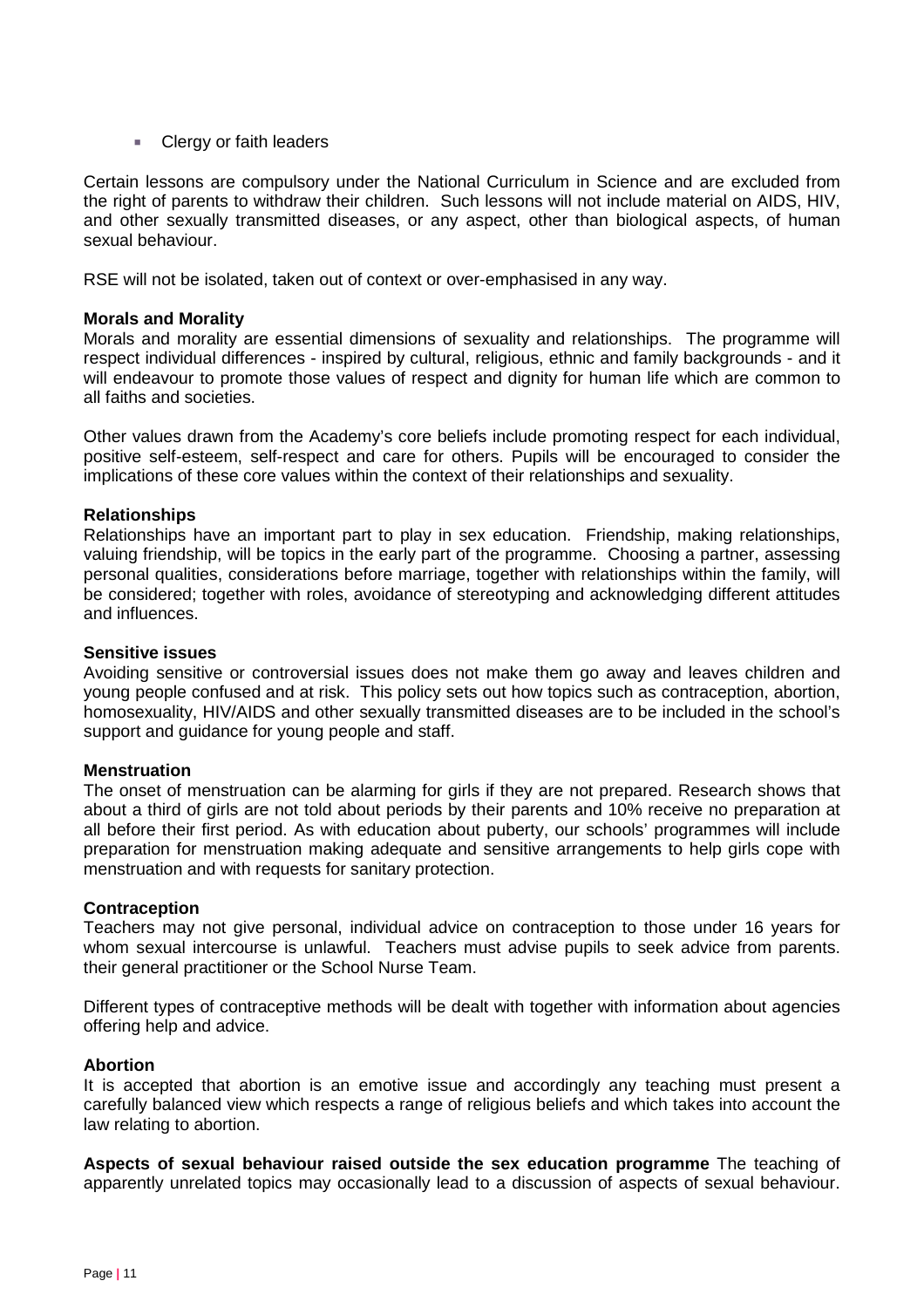Provided that such a discussion is relatively limited and set within the context of the other subject concerned, it will not necessarily form part of the school's RSE programme.

In such cases, particularly since they may involve pupils whose parents have withdrawn them from sex education as such, teachers will need to balance the need to give proper attention to relevant issues with the need to respect pupils' and parents' views and sensibilities.

The Governing Body expects that teachers will draw upon their professional judgement and common sense to deal effectively with such occurrences and that they will be conversant with this policy document and act accordingly.

### **HIV/AIDS/Sexually Transmitted Diseases**

The publicity in public health campaigns and strong media attention has put AIDS into the language of even very young children.

For their own safety and wider awareness, students in all age groups need to know the difference between HIV and AIDS, modes of transmission, basic hygiene and risky behaviours (for young children, for example, picking up discarded needles or any skin piercing, for older students sharing needles and specific sexual behaviour).

All need to learn that there are no risky groups, only risky behaviours, and that there is no danger from persons with AIDS in any normal social contact.

Although HIV/AIDS have received the majority of publicity in recent years, young people also need to know that there are other sexually transmitted diseases.

#### **Homosexuality**

Our schools recognise that within society there are a range of views with regard to homosexuality. Regardless of this, prejudice, victimisation and the use of homosexual slang as a form of abuse are contrary to our schools' values and will be actively discouraged. Explicit and implicit homophobia in schools has a negative impact on the attendance and attainment of LGBT young people and ODST schools will take a whole school approach to addressing prejudicial behaviour and attitudes.

Young people, whatever their developing sexuality, need to feel that sex and relationship education is relevant to them and sensitive to their needs. Our teachers should be able to deal honestly and sensitively with sexual orientation, answer appropriate questions and offer support. There should be no direct promotion of sexual orientation.

Within the secondary phase sexual orientation is included as an aspect of Sex and Relationships Education ensuring that the viewpoints held by Anglicans, other Christians, different faith perspectives and world-views are taught clearly. In our primary schools this aspect is explored with reference to long-term committed relationships, and friendships and a broader focus on the emotional aspects of sexuality, with positive discussion about the feelings we experience during relationships.

Schools that liaise closely with parents when developing their sex and relationship education policy and programme should be able to reassure parents of the content of the programme and the context in which aspects such as this will be explored.

#### **Sexuality and physical development**

The awareness of self and physical changes that occur are important in sex education, including development and puberty (physical/mental and social development) and acceptance of the nature of the sexuality in others together with the pressures imposed by such as peers and the media.

#### **Consent**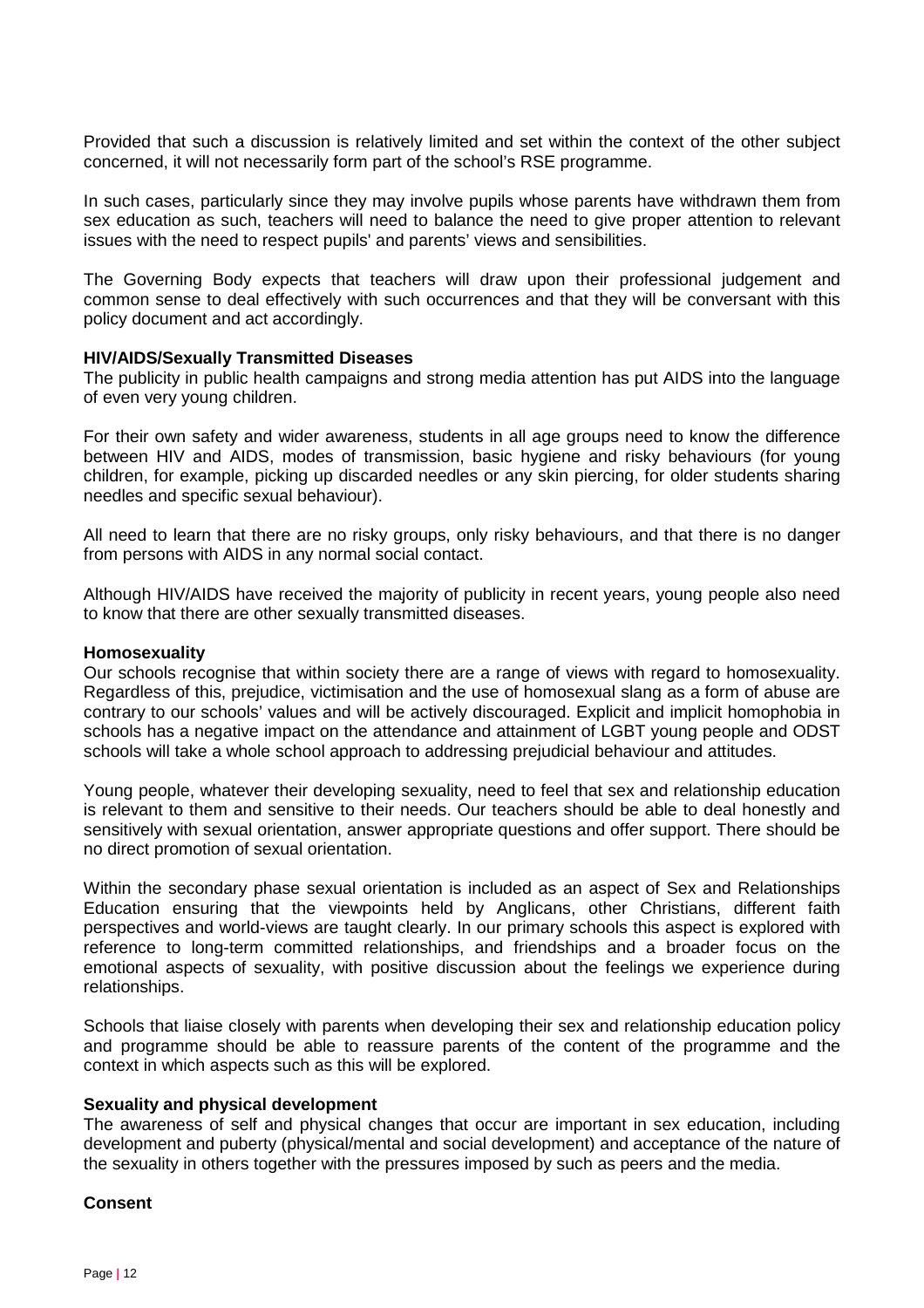SRE lays the foundations for developing empathy and understanding between girls and boys, young men and young women. Pupils should be encouraged to consider the importance of equality and respect within friendships and relationships, and to develop positive, non-violent behaviour.

While men and women can be both victims and perpetrators, evidence shows that girls are disproportionately likely to experience pressure, coercion or violence from boys and men. They should learn to recognise physical, sexual and emotional violence and how to get help if they need it. SRE must provide a clear message that violence and exploitation are always wrong, that everyone is responsible for their own behaviour and that no one is ever responsible for the violence or abuse they experience.

### **Pornography**

Teaching should emphasise that pornography is not the best way to learn about sex because it does not reflect real life, and can therefore be worrying, confusing and frightening for young people. Pupil should also learn that some pornography – child abuse images, for example – is illegal for any age. RSE should enable all young people to understand pornography's influence on gender expectations of sex. It should build on earlier learning about relationships, body image, consent and gender, which emphasises discussions about the importance of loving and respectful relationships.

### **Online and social media**

Children and young people are growing up in a culture where technology and social media are important and have created more opportunity for sharing personal information. RSE should encourage pupils to think about what they want others to know and see about them – whether on or offline. Teachers should address the core issues of safety, privacy, peer influence and personal responsibility. Internet safety is included in the new computing curriculum, but doesn't cover the important relationship aspects, so it is vital to coordinate with colleagues responsible for the computing curriculum to ensure there is no unhelpful duplication or contradictory messages.

'Sexting' and other self-made images and messages of a sexual nature, raise particular issues of safety, privacy, peer influence and personal responsibility. 'Sexting' is a term used by adults, referring to sexual content and images sent by mobile phones. Specific work about 'sexting' should be addressed in RSE as soon as it is identified as a potential issue. Teaching should cover communication skills, attitudes and values, the law, acceptable and unacceptable behaviour, and how to seek help.

### **Visiting speakers**

Visiting speakers may be used to help enhance the RSE programme. Where they are used, they will be required to conform to this policy statement. Health professionals are bound by their professional codes of conduct in a one-to-one situation with individual pupils but, in a classroom situation, they should follow the Trust's Confidentiality Policy.

### **Confidentiality Policy**

Teachers are required to adhere to ODST's statement on confidentiality as set out in employee contracts of employment.

Pupils should be reassured that their best interests will be maintained. However, teachers cannot offer or guarantee absolute confidentiality. If confidentiality has to be broken, the pupil should be informed first and then supported, as appropriate.

It is only in the most exceptional circumstances that the school should be in the position of having to handle information without parental knowledge. Where younger children are involved this will be grounds for serious concern and child protection issues will need to be addressed.

Pupils should be encouraged to talk to their parents and given support to do so. If there is evidence of abuse, the ODST child protection procedure should be adhered to, ensuring that pupils are